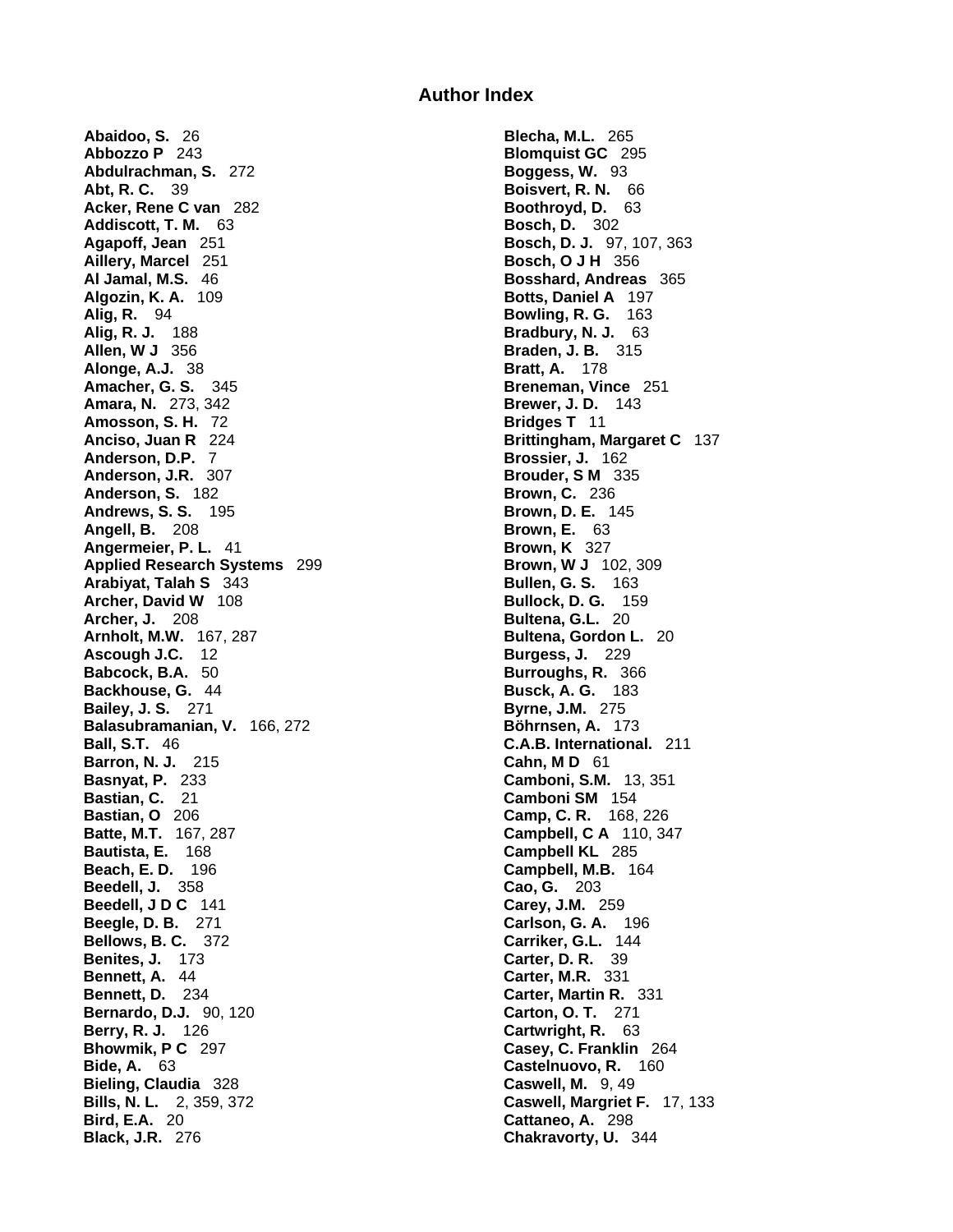**Chalmers, N.** 215 **Dovciak, A. L.** 369 **Changnon, S. A.** 204 **Draper, S.** 63 **Chess, C.** 5, 231 **Drost, D.** 360 **Choi, S.** 94 **Dubois, M.R.** 36 **Chorley, R.** 63 **Ducros, C.** 217 **Christensen, Lee** 251 **Duffy, Michael D** 348 **Claassen, R.** 130 **Dumanski, J.** 303 **Clark, B.** 158 **Dunn, M.** 63 **Clark, J.** 229 **Dyck, F B** 110 **Clemmens, A. J.** 168, 274 **Economic Research Service** 251 **Clifford, W.B.** 242, 270 **Egelund, J.** 74 **Clyma, W.** 226, 274 **El Osta, H.** 8 **Cochran, M.J.** 100 **Ellefson, Paul V.** 238 **Collup, S.** 198 **Elliott, Todd** 6 **Colman, D.** 263 **Emond, H.** 202 **Cone, D.** 104 **English, B. C.** 163<br>**Congressional Research Service (CRS)** 76 **Entz, Martin H** 282 **Congressional Research Service (CRS)** 76 **Conner, J. R.** 290 **Environmental Defense Fund** 333 **Conservation Technology Information Center Epp, D. J.** 69 99 **Erickson, D. L.** 184 **Constance, D.** 149 **Erickson, Donna** 175 **Constance, D.H.** 148, 235 **Erickson, Donna L** 374 **Contant, C.K.** 179 **Esseks, J. D.** 255, 371 **Cook, S.** 63 **Fanariotu, I.** 65 **Cook, Z.L.** 363 **Farnsworth, R. L.** 159 **Cooper, J.** 362 **Farrell Poe, K.L.** 74 **Cooper, J.C.** 51, 209, 228 **Farrington, J.** 320 **Cordray, Sheila M** 337 **Feather, P. M.** 345, 362 **Coughenour, C. M.** 216 **Ferguson, W.** 269 **Cousins, S.** 63 **Fernandez Cornejo, J.** 77 **Crabtree, B.** 215 **Filson, Glen C** 56 **Crosscombe, P.** 372 **Filson, Glen C** 56 **Crosscombe, P. 372 Crutchfield, Stephen R.** 22 **Fitzner, M.** 269 **Cruz, R.T.** 272 **Flanagan D.C.** 12 **Cudlinova, Eva** 291 **Flora, C. B.** 195 **Curry, N.** 370 **Flynn, K.M.** 233 **Curtis, Allan** 350 **Forman, K. J.** 47 **Daberkow, S.** 77 **Forney, D. R.** 53 **Daberkow, S.G.** 214, 312, 323 **Forster, D. L.** 296 **Dabney, SM** 368 **Fox, L.** 64 **Dailey, A. G.** 63 **Frarey L** 243 **Daoutopoulos, G** 185 **Frasier, G.** 254 **de Haan, Nicoline C** 42 **Friedman, Steven** 80 **De Young, Raymond** 175, 184, 374 **Fuglie, K.** 9 **Dedrick, A. R.** 274 **Fuglie, K. O.** 97, 363 **Dennis, D.** 103, 150 **Furlong, E. J.** 371 **Derksen, D A** 347 **Furman, M.** 128 **Derpsch, R.** 246 **Futreal, M.** 270 **Despain, W.** 334 **Gafsi, M.** 162 **DeVuyst, E.A.** 194, 315 **Gal, P. Y. le** 168 **Dick, Richard P** 337 **Gale, J.A.** 193 **Dickinson, H.** 26 **Gale, Judith A.** 140 **Dinar, A.** 164 **Gamborg, Christian** 3 **Dobrowolski, J. P.** 189 **Gammonley, James H** 23 **Donner, J.** 21 **Gannon, R.W.** 193 **Doran, J.W.** 138 **García-Torres, L.** 173 **Dorfman, J.H.** 260 **Gardner, J.C.** 20 **Douthwaite, Boru** 42 **Garforth, C. 208** 

**Clark, T.** 44 **Easter, K. W.** 86, 134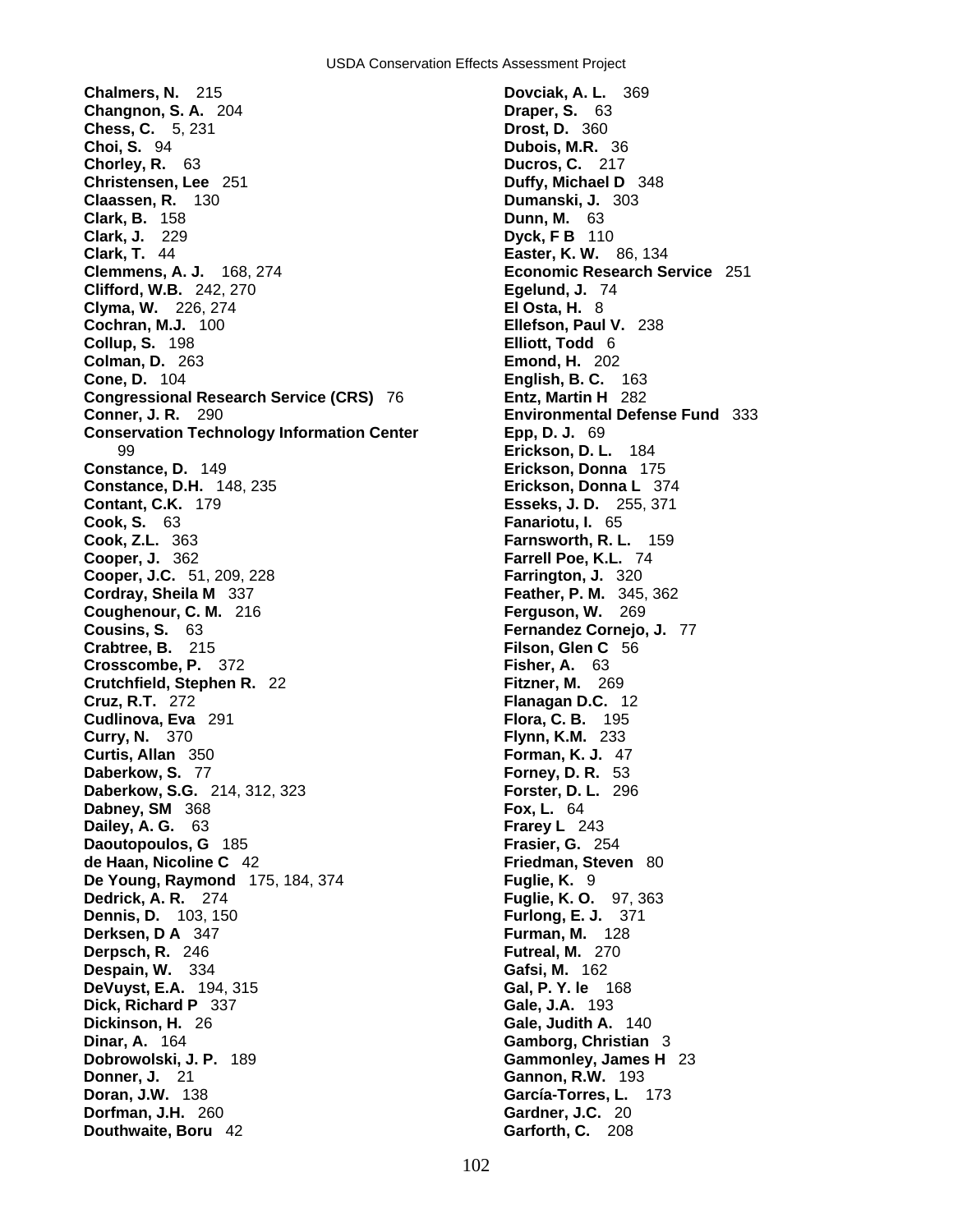**Garriga, M.D.** 283, 290 **Hill, J E** 335 **Geletta, S.** 148 **Hill, W. Lee.** 241 **Gellini, S** 177 **Hoag, D. L.** 131 **Genghini, M** 177 **Hoban, T.J.** 242, 270, 286 **Ghadim, A. A.** 112 **Hogan, T.** 263 **Giampietro, M.** 322 **Hoiberg, Eric O.** 20 **Giasemi, Evangeli** 57 **Holgado-Cabrera, A.** 173 **Gibson, G.** 5 **Hoover, W. L.** 292 **Gibson, R S** 356 **Hopkins, J. W.** 91, 181 **Gibson, V.** 231 **Horan, R. D.** 130 **Giesen, GWJ.** 201 **Horan, Richard D.** 113 **Gillman, K.** 123, 375 **Hornbaker, R. H.** 109 **Gillman, K. R.** 1 **Houston, J.E.** 70 **Gillmeister, W.J.** 116 **Houston, L.** 104 **Glendining, M. J.** 63 **Howitt, R.** 48 **Goklany, Indur M** 147 **Howitt, R.E.** 199 **Gollehon, Noel** 251 **Huang, W.** 252 **Gordon, A. M.** 237 **Huang, W.Y.** 312, 349 **Graetz, B.** 153, 176 **Huffaker, R.** 346 **Gray, R S** 102 **Huffaker, R.G.** 118 **Greear, J.** 64 **Huirne, RBM.** 201 **Green, G.** 142, 198 **Humenik, F.J.** 193 **Green, G.P.** 230 **Hurni, H.** 35 **Green, K.** 208 **Iik, M.** 109 **Griffith, P.** 63 **Ingram, C.** 9 **Guerin, L J** 62 **Ipe, V.C.** 194, 315 **Guerin, T F** 62 **Isé, S.** 300 **Gustafson, Cole.** 192 **Isik, M.** 329 **Guthrie JC** 27 **Jacobson, M. G.** 39 **Hafner, Christine L** 137 **Jacobson, Susan K** 37 **Hagedorn, K.** 304 **James, S. M.** 43 **Haigh MJ** 321 **Jans, S.** 9 **Hajkowicz, S.** 313 **Jarvis, S C** 258 **Hakanson, K.** 311 **Jiggins, J.** 4 **Halberg, N.** 304 **Johansson, Robert** 251 **Hales, K.** 360 **Johnson, E.J.** 40, 205 **Hamdar, B.** 117 **Johnson, Jason L** 343 **Hamlett, J. M.** 69 **Johnson, Kirk.** 45 **Hance, B.J.** 5 **Johnson, P J** 174 **Hansen, LeRoy T.** 22 **Johnson, R. L.** 188 **Hardesty, L.H.** 219 **Johnson, S. R.** 253 **Hardie, I.** 31 **Johnston, T.R.R.** 275 **Harman, W. L.** 111 **Jones, Gregory A** 37 **Harper, J.K.** 116 **Josien, E.** 186 **Hartmann, M.** 200 **Kaplan, Jonathan** 251 **Hattendorf, Mary** 6 **Karlen, D. L.** 195 **Hayes, C.** 63 **Karr, J.R.** 41 **Hazell, Peter** 191 **Kascak, C.** 9 **Heifner, R.G.** 349, 357 **Keatinge, Dyno** 42 **Hendrix, S.** 146 **Keim, R.W.** 97, 209 **Herbek, J.** 158 **Keith GA** 268 **Herbert, D. A.** 218 **Kellner, K** 356 **Hershman, D.** 158 **Khanna, M.** 314, 329 **Higgins, K. F.** 47 **Kiernan, N. E.** 136 **Hilden, M.** 310 **Kimble, J.M.** 94 **Hill, Chester Lewis.** 192 **Kingsbury, L.** 93, 277 **Hill, D.B.** 158 **Kittredge, D.** 103

**Govindasamy, R.** 100 **Huang, Wen Yuan** 114, 357 **Harrison, C. M.** 229 **Kalaitzandonakes, N.G.** 30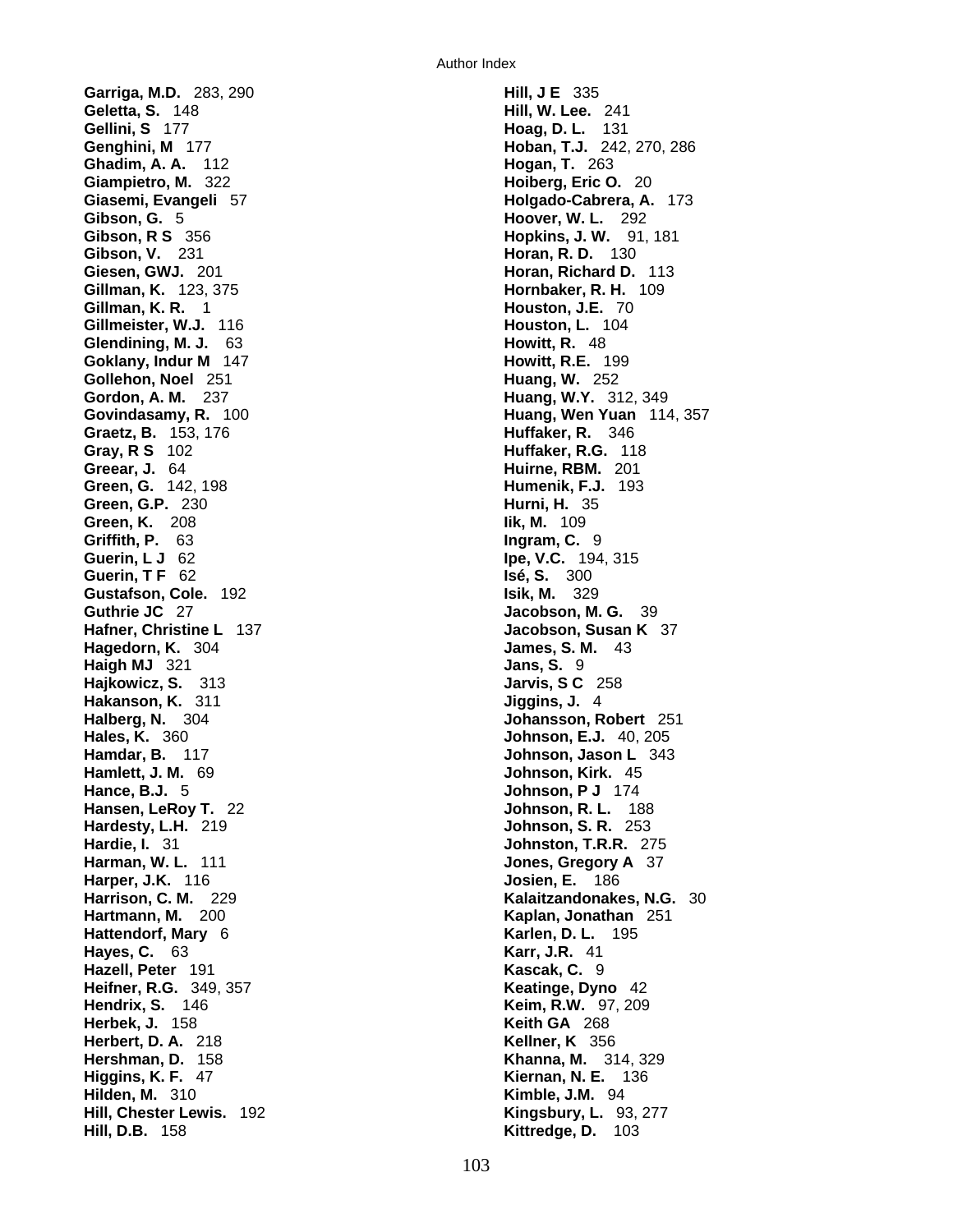**Kittredge, D. B.** 150 **Long, G.** 241, 360 **Kivi, P.** 21 **Lord, S.** 63 **Kline, J. D.** 188 **Lord, S. 1. 52 Kline, J. D.** 188 **Klosowski, R.** 103 **Lowery, James B.** 155 **Kluender, R A** 352 **Lubben, B.D.** 2 **Koelsch, R. K.** 372 **Luetz, M** 206 **Kokich, C.** 332 **Luz, Frieder** 279 **Kolavalli, S.** 143 **Lynch, L.** 31, 52, 87, 236 **Koo SeungMo** 124 **Lynne, G.D.** 261 **Koontz, T. M.** 262 **Ma, J.C.** 235 **Kooten, G. C. van** 257 **Macdonald, D W** 174 **Korsching, P.F.** 179 **Macellari E** 243 **Kotile, D. G.** 338 **Mackay, J.** 63 **Kraft, S.** 234 **Mahr, D L** 190 **Kraft, S. E.** 1, 123, 139, 255, 371, 375 **Malone, C.** 63 **Kraft SE** 122, 285 **Manyong, Victor** 42 **Kramer, R. A.** 284 **Mapp, H.P.** 90, 120 **Krause, M.A.** 276 **Marc-Aurele, F. J.** 81 **Krecek J** 321 **Marra, M.** 112 **Kreher, M. J.** 372 **Martens, Gary** 282 **Krogmann, U.** 231 **Martin, J.** 158 **Kromm, D.E.** 33, 244, 275, 367 **Martin, N. R.** 115 **Kulshreshtha, S. N.** 309 **Martin, P.** 186 **Lafond, G P** 347 **Martin, R. A.** 38, 338 **Lal, R** 91 **Martínez-Vilela, A.** 173 **Lamacq, S.** 168 **Maskey, R.** 176 **Landry, R.** 273, 342 **Matthews, Charles H Jr** 197 **Langdale, G.W.** 265 **Matthews, Gary** 6 **Langemeier, M. R.** 124 **Matthews, S. 237 Langholz, Jeff** 210 **McBride, W.D.** 77, 214, 323 **Lant, C.** 139, 234, 375 **McCallister, B.** 88 **Lant, C. L.** 1, 123 **McCann, Elizabeth** 175 **Lant CL** 285 **McCann, L.** 134 **Lanyon, L. E.** 75, 136, 250, 278 **McCann, L. M. J.** 86 **Lapka, Miloslav** 291 **McCarter, J.R.** 373 **Larson WE** 319 **McCarter S.** 10 **Laubhan, Murray K** 23 **McCarter, S.E.** 373 **Lawrence, G.** 171 **McConkey, B G** 110 **Leach, W. D.** 248 **McCool, D. K.** 85 **LeBlanc, M.** 252 **McDonald, M** 327 **Lee, Donna J.** 187 **McGiffen, M** 61 **Lee, L K** 297 **McGregor, R.J.** 303 **Leib, Brian G** 6 **McGuckin, J.T.** 118 **Leitner, J.** 88 **McLean Meyinsse, P.E.** 119 **Lev, Larry S** 337 **McMillan, M.** 270 **Lewis, James A** 92 **McNally, Sandra** 34 **Lichtenberg, E.** 19, 172, 213, 227 **McNamara, K. T.** 292 **Lighthall, D.R.** 339 **Mennella V** 243 **Lindstrom, M.J.** 265 **Mercer, D Evan** 340 **Little, Peter D.** 239 **Meyer, N.** 64 **Liu, Shiping** 348 **Meyer, N.L.** 2 **Liu, W** 297 **Mezzatesta, R.** 241 **Lock, A.** 63 **Michelsen, A.M.** 118 **Lockaby, B.G.** 233 **Milham, N.** 29 **Loftis, J. C.** 202 **Miller, B. C.** 85 **Loftus, T.** 234 **Miller, B.E.** 74 **Loftus TT** 122 **Milligan, R.A.** 336 **Lohr, L.** 115, 361 **Mills, W. L., Jr.** 292

**Liebig, M.A.** 138 **Meinzen Dick, R.** 169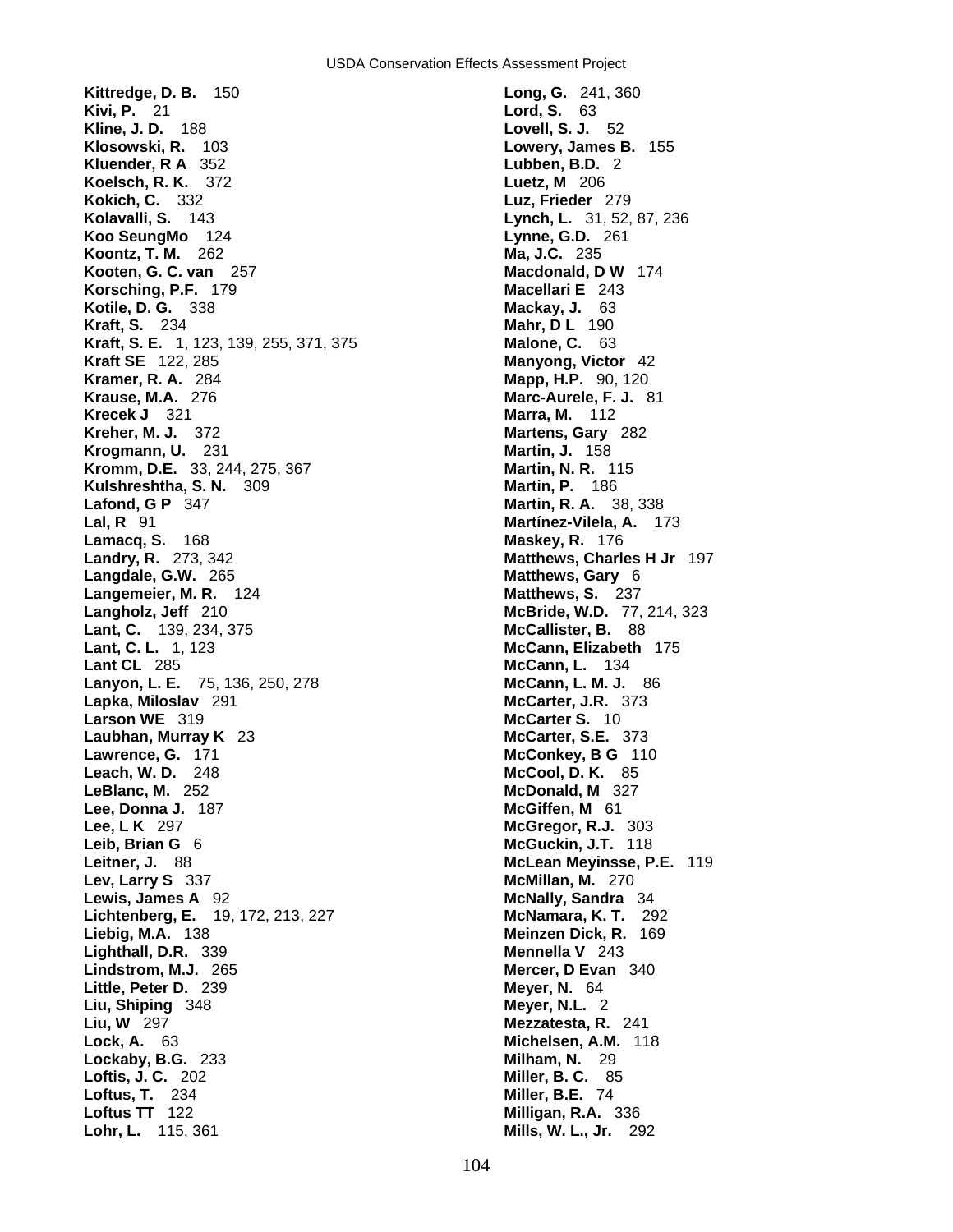**Milne, Bruce** 44 **Onianwa, O.O.** 36 **Milton, J. Walter.** 187 **Oshins, C.** 330 **Miranda, M. J.** 181 **Osmond, D.L.** 161, 193 **Mishra, A.** 8 **Outlaw, J.** 72 **Mitchell, D.** 63 **Overman, H.** 63 **Mitchell, J E** 32 **Ozanne, A.** 263 **Mitchell, J. P.** 61, 195 **Padgett, S.** 286 **Mitsch, W. J.** 229 **Pandey, S.** 16 **Miyao, E M** 61 **Pannell, D. J. Pannell, D. J. 112, 317 Moffitt, L J** 297 **Papadaki, Klavdianou Afroditi** 57 **Monson, M.** 30 **Park, T.A.** 361 **Morales, A.C.** 272 **Parker, D.** 31, 142, 198 **Morfaw, C.** 163 **Parkhurst, G. M.** 21 **Morris, C.** 301 **Parks, P. J.** 284 **Morse D** 27 **Parminter, T. G.** 332 **Mortimer, A M** 28 **Parsch, L. D.** 203 **Mountjoy, D.C.** 135 **Pattanayak, Subhrendu K** 340 **Mtetwa, S** 220 **Paudel, K. P.** 115 **Mueller, D. K.** 207 **Pease, J.** 302 **Murdock, L.** 158 **Pease, J. W.** 107 **Murray, Helene** 337 **Pease, S. M.** 237 **Mutters R** 27 **Pelkey, N. W.** 248 **Nagubadi, V.** 292 **Perry, J. A.** 369 **Napier, S. M.** 326 **Peters, Mark** 251 **Napier T.L.** 10, 12, 13, 15, 18, 40, 82, 145, 151, **Peterson, J. M.** 66 165, 205, 280, 281, 289, 324, 325, 326, 351, **Pettapiece, W.W.** 303 354, 373 **Pikul, Joseph L Jr** 108 **Napier, Ted L** 355 **Pinkham, R.** 207 **Napier TL** 11, 68, 154, 321 **Pivot, J. M.** 186 **Naugle, D. E.** 47 **Plant, R.E.** 316 **Nazarko, Orla M** 282 **Plieninger, Tobias** 328 **Nettleton, D.** 63 **Podmore, T.** 202 **Neve, P** 28 **Poe, G. L.** 293, 359, 372 **New South Wales. Dept. of Land and Water Poe, Gregory L. 89, 294 Conservation. Technical Services Pompelli, G. 163 Directorate** 241 **Potter, C.** 301 **New South Wales. Dept. of Land and Water Prato, T. 313 Conservation. Water Quality Services Unit. Pretty, J N** 247 241 **Putwain, P D** 28 **New York State College of Agriculture and Life Fyrovetsi, M** 185 **Sciences. Dept. of Agricultural, Resource, Rajwar GS** 321 **and Managerial Economics.** 89, 294 **Rasmussen, G. A.** 189 **Newsome MA** 295 **Rasmussen, G Allen** 83 **Newton, B. J.** 127 **Rasnake, M.** 158 **Nicholls, D.** 63 **Rehman, T** 141 **Noe, E.** 304 **Rein, F. A.** 95 **Nord, E. A.** 250 **Renner, H.F.** 254 **Novak, J.L.** 2 **Reynolds, R.** 73 **Nowak, P.** 88, 182, 286, 311 **Rhoades, S. R.** 203 **Nowak Peter J** 54, 55, 84 **Ribaudo, Marc.** 22, 113, 251 **Nowak PJ** 319 **Riedell, Walter E** 108 **Nuppenau, E. A.** 267 **Rikoon, J.S.** 148, 149, 235 **O'Keefe, G.** 182 **Robert PC** 319 **Obermiller, F. W.** 189 **Roberts, G.** 176 **Oenal, H.** 109 **Roberts, S R** 335 **Ogg CW** 268 **Roberts, W.S.** 106 **Olson, Kent D.** 180 **Robertson, Alistar** 350 **Ondersteijn, CJM.** 201 **Robinson, J.** 18 **Onianwa, O.** 146 **Robinson, J.R.** 15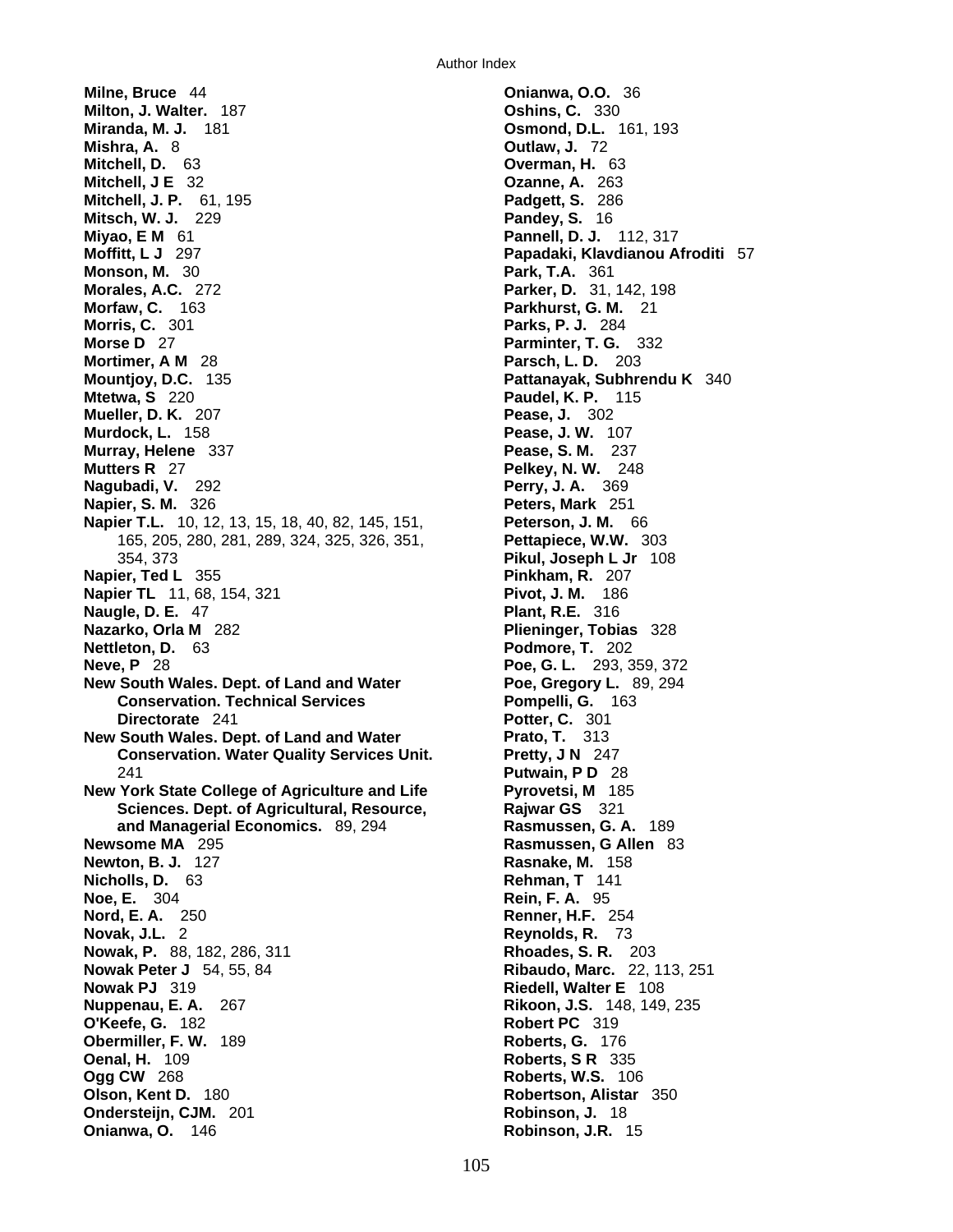**Robinson, JRC** 368 **Stevens, T. H.** 150 **Roka, F. M.** 131 **Stivers Young, L.J.** 71 **Roling, N.** 4 **Stoltzfus, J. H.** 136 **Romain, R.** 342 **Stone DB** 295 **Rursch, J.** 182 **Stonehouse, D.P.** 101, 341 **Rust RH** 319 **Strand, I. E.** 227 **Ryan, R. L.** 184 **Suchánek, P.** 257 **Ryan, Robert L** 245, 374 **Sullivan, Shannon** 175 **Sadler, E. J.** 168, 226 **Sun, H. 70 Sun, H. 70 Sun, H. 70 Sun, H. 70 Sunding, D. Sale, P.W.G.** 153 **Sunding, D. L.** 230, 300 **Saltiel, J.** 67 **Svendsen, M.** 305 **Sammis, T.W.** 46 **Swinton, S.M.** 106 **Sanders, David W.** 212 **Tahir Rehman** 358 **Santen, E. van** 246, 368 **Tarbotton, I. S.** 332 **Scardaci, S C** 335 **Taylor, H.** 349, 357 **Schaible, G. D.** 96 **Taylor, J S** 102 **Schmitz, P.M.** 200 **Taylor, R.G.** 118 **Schnitkey, G. D.** 181 **Teague, M.L.** 120 **Schoofs, Allison** 282 **Tebrügge, F.** 173 **Schulkin, Jay.** 78 **Teeter, L.** 233 **Schumacher, T.E.** 265 **Tegegne, F.** 163 **Schurle, B. W.** 124 **Tegene, A.** 232 **Schutte, C F** 220 **Thampapillai, D.J.** 307 **Segarra, Eduardo** 343 **Thigpen, J.** 318 **Selles, F** 110 **Thomas, J.K.** 318 **Shah, F.A.** 344 **Thompson, G.D.** 7 **Shaikh, S. L.** 257 **Thurow, A.P.** 283, 290 **Sharpley, A. N.** 271 **Thurow, T.L.** 283, 290 **Sheehan, Michele R** 79 **Tiedeman, J.A.** 219 **Shoemaker, Robbin** 17, 133 **Tisdell, Clem** 105 **Shogren, J. F.** 21, 253 **Torres, Norma** 224 **Sieving, Kathryn E** 37 **Townsend, L.** 158 **Sills, Erin** 340 **Traore, N.** 342 **Simcox, David** 80 **Traoré, N.** 273 **Simons, C.J.** 2 **Trevino, Gloria E** 224 **Skaggs, R. K.** 288 **Trimble, R.L.** 158 **Skuras, D.** 65 **Triplett, GB** 368 **Slangen, L. H. G.** 200, 267 **Trompf, J.P.** 153 **Smith, Daryl D** 223 **Trotter, C.** 198 **Smith, E.G.** 72 **Trumble, J.T.** 225 **Smith, J.** 72 **Tsakiridou, Efthimi** 57 **Smith, J. U.** 63 **Tucker, F.A.** 71 **Smith, M.** 256 **Tucker M.** 10, 18, 82, 151, 281, 289 **Smith, Mark Eugene** 113 **Tucker, Mark** 355 **Smith, P.** 63 **Turner, R. K.** 229 **Smith, R. B. W.** 21 **Tvrdon, J.** 326 **Smithers, J.** 128, 152 **Tweeten, L. G.** 91, 181 **Söderqvist, T.** 229 **U. S. Department of Agriculture** 266, 364 **Soil and Water Conservation Society (U.S.).** 170 **Research and Development** 266 **Sommers DG** 68 **Water** 266 **Soule, M. J.** 232 **Unger, P. W.** 111 **Spalatro, Fiorenza** 177 **Spooner, J.** 193 **Stevens, T.** 103

**Sunding, D. 142, 198 Thompson, J. G. 73 Sohngen, B.** 94 **U. S. Environmental Protection Agency** 364 **Sohngen, B. G.** 181 **U. S. Environmental Protection Agency, Office of Sommers, D.G.** 165 **U. S. Environmental Protection Agency, Office of**